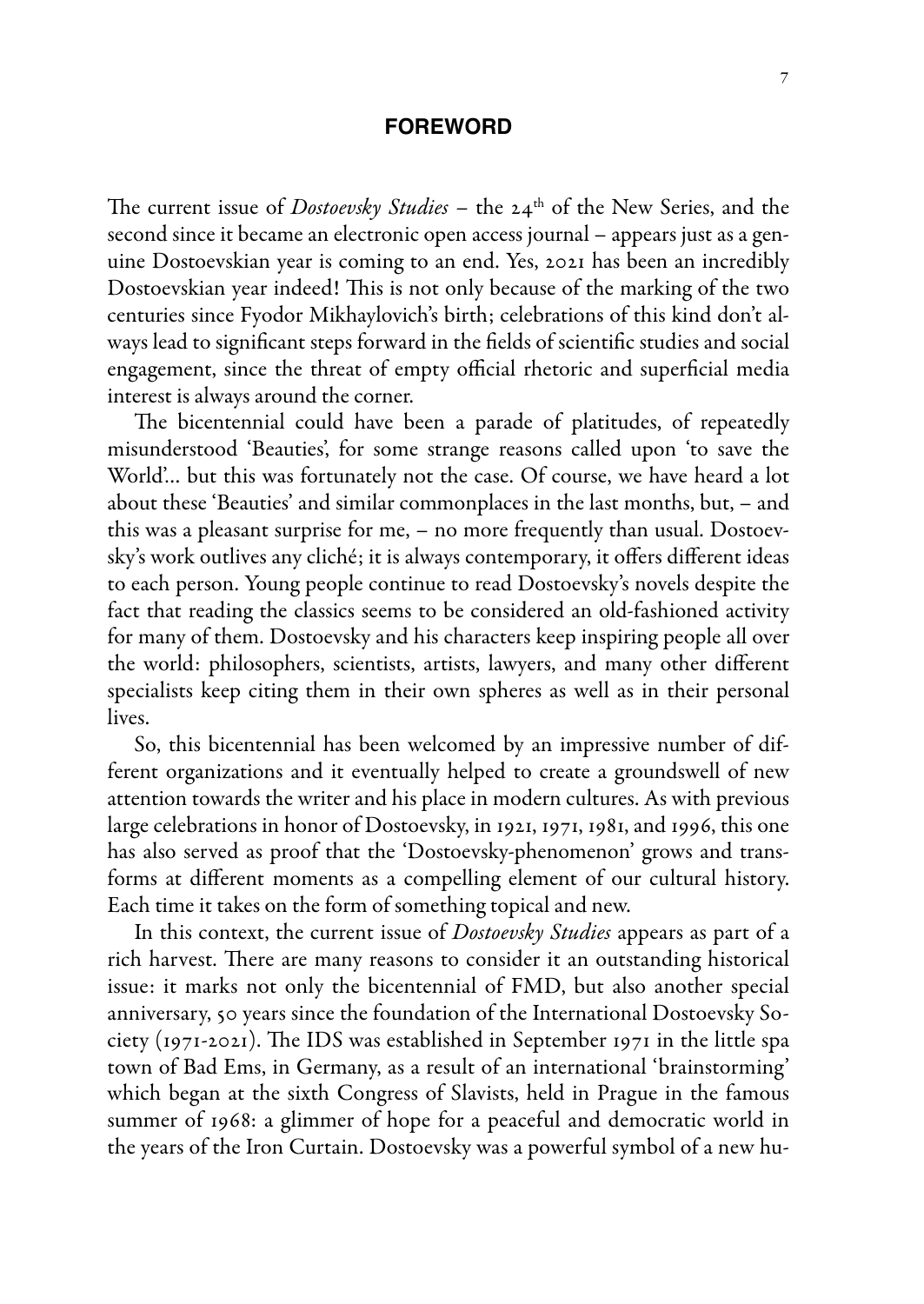manitarianism capable of overcoming ideological oppositions. A scholar from Australia – Russian émigré Dmitry Grishin – along with Czech intellectual František Kautman and other eminent specialists in the field of Russian literature paved the way for the formation of an international association devoted to the work and heritage of Fyodor Dostoevsky. The main preliminary activity was carried out by D. Grishin and American slavist Nadine Natov, and in 1971 it resulted in the first Dostoevsky Symposium in Bad Ems, where the IDS was founded. In the same year the Dostoevsky Museum in Leningrad (St Petersburg) was opened: these were signs of convergence from both sides of the Iron Curtain. Only many years later would this willingness to converge bear fruit, but this after all only proves the foresight of such a project. The International Dostoevsky Society remains a successful example of scholarly, democratic, and inclusive exchange between people from every culture and country. We can understand Dostoevsky's heritage in many very different ways, but dialogue and mutual interest always allow our research to grow and become disseminated. This is the task of the International Dostoevsky Society and its journal *Dostoevsky Studies*.

This anniversary edition of the journal offers a rich section dedicated to the 50-year history of the IDS. Here the reader will find many unknown and little-known documents and archival finds concerning the Society since its very beginnings. Most of the contributions are memoirs: by IDS founders Irene Zohrab and Malcolm V. Jones (one of the former IDS Presidents), and by longstanding prominent IDS members such as Toyofusa Kinoshita (President of the Japanese Dostoevsky Society), Rosanna Casari and Tatiana Nicolescu. Historical glimpses of the roles of František Kautman and Dmitry Grishin in the foundation of the IDS are provided by their disciples, Miluša Bubeníková and Slobodanka Vladiv-Glover respectively. Boris Tikhomirov outlines the history of Soviet scholars' participation in the life of the IDS. Many of the above-mentioned contributions are accompanied by rich appendices, including unreleased photos from IDS Symposia, a letter from Nadine Natov and an unpublished speech by Robert Louis Jackson.

The history of the IDS reveals the riches of its 50 years of history, but we don't forget the present and the future of Dostoevsky studies: in the opening section of the issue you will find five stimulating new essays on different aspects of Fyodor Mikhailovich's work and its reception. Chloe Papadopoulos' article, "Speaking Silently and Overnarrating in Fyodor Dostoevsky's *Krotkaia*" provides a deep analysis of the poetics of this tale. Daria Farafonova re-establishes the intertextual and thematic connections between Dostoevsky and the philosophy of Blaise Pascal with some original observations; Gabriel Nussbaum inter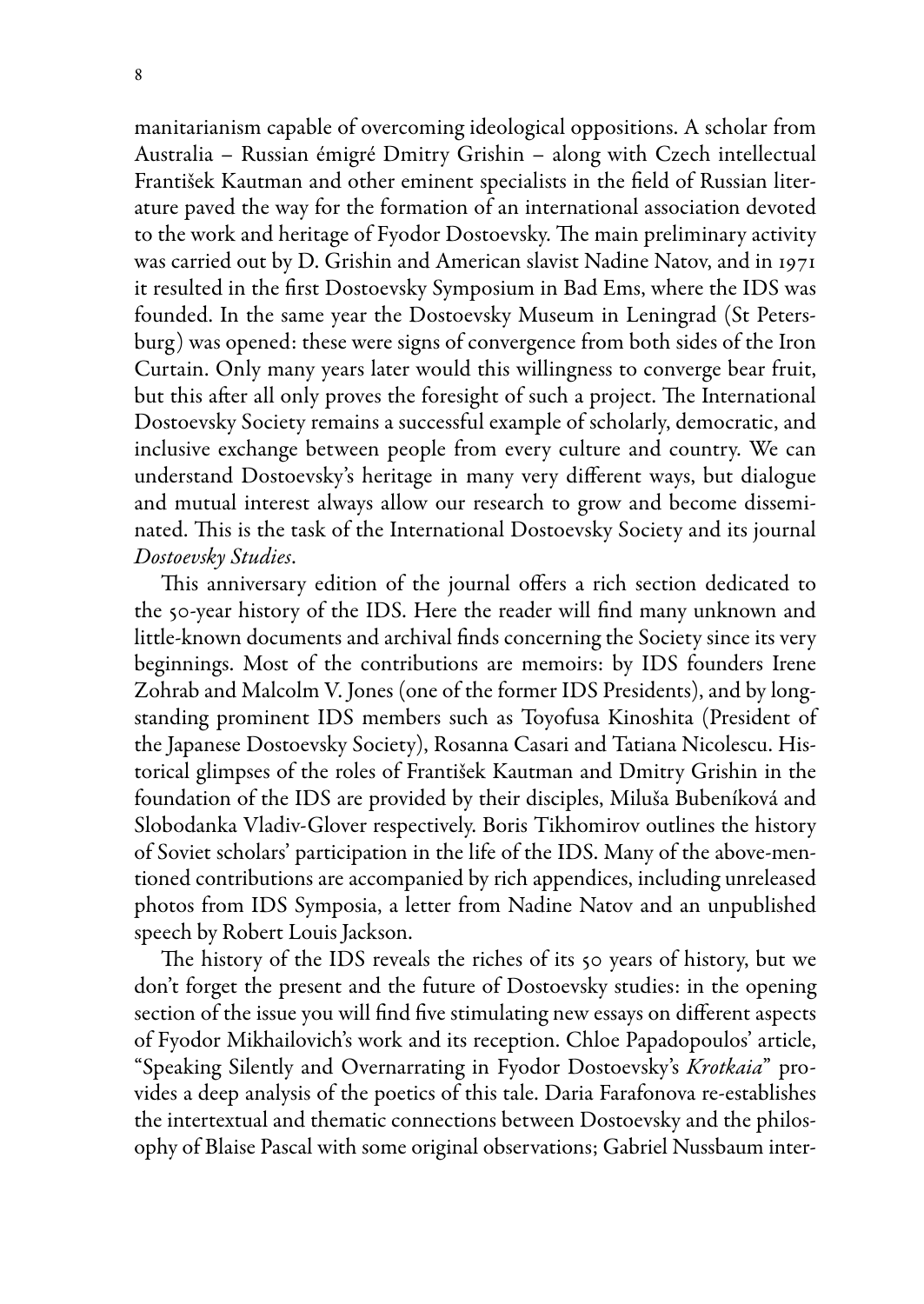rogates the *Diary of a Writer* in search of 'the ghost of Gogol', linking the *Diary* in this way to other works of Dostoevsky where the presence of his predecessor is clearer and better known. In his article Benjamin M. Sutcliffe relates Yuri Trifonov's recapitulation of Dostoevsky and his time with precise textological references. Tadeusz Sucharski offers an exhaustive overview of Dostoevsky studies in Post-War Poland, accompanied by an almost complete bibliography.

The reader will also find a rich Book Reviews section: five newly released books are here described and analyzed.

The Dostoevsky year is ending, but 2022 is expected to be another rich one in our field of studies and in the life of the International Dostoevsky Society: first of all because it will be focused on the XVIIIth Symposium to be held in Nagoya ( Japan) on 22-27 August 2022. Some information about the activity and projects of different scholarly groups is given in the 'News' section. Anyway, this historical issue of *Dostoevsky Studies* could not be completed without a moving farewell to IDS officers who have been crucial in the life of our Society. As the last issue of the journal went to print, we received the news that Rudolf Neuhäuser, one of the first IDS members, a former President and the founder of this journal, had passed away. His friend and longterm collaborator Horst-Jürgen Gerigk remembers him in an obituary in German which we publish here along with another, collective, obituary, dedicated to another of the most prominent figures in the history of our community – the former President of the IDS (and the first woman to serve as IDS President) Deborah A. Martinsen, who passed away in this Dostoevskian year and month on Sunday, November 28. Just few days ago... Deborah Martinsen played a fundamental role in the life of *Dostoevsky Studies* as well as in its transition to an electronic journal. She generously helped us from the beginning up until a few months ago, when her health conditions were already severe.

In accordance with the whole Editorial Board, I would like to dedicate this special issue of *Dostoevsky Studies*, to our dear Deborah Martinsen with deep gratitude.

On behalf of the editorial board of *Dostoevsky Studies*,

*Stefano Aloe* Managing Editor